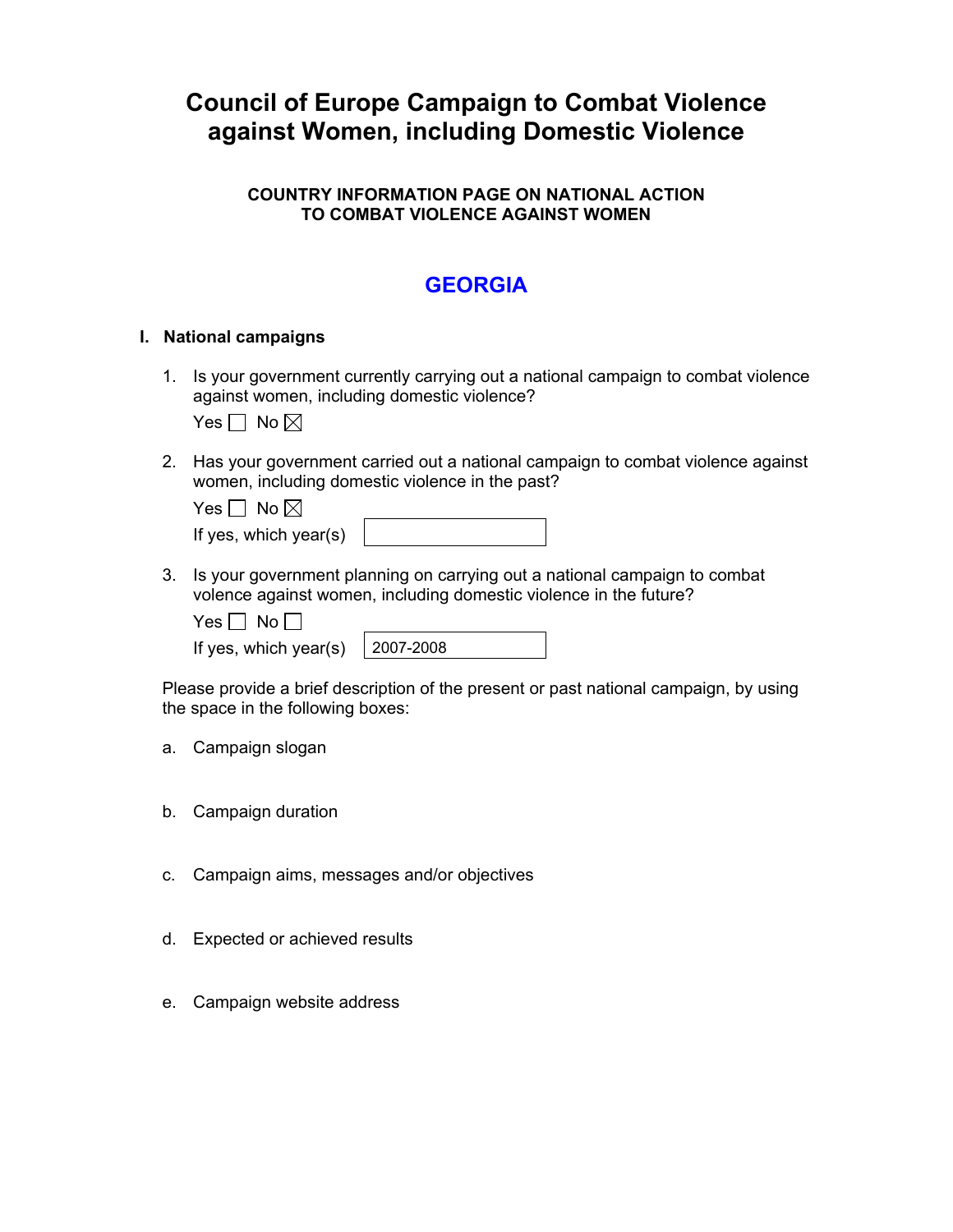#### **II. National Plan of Action**

1. Has your government adopted a national plan of action to combat violence against women, including domestic violence?

Yes  $\Box$  No  $\boxtimes$ 

| If yes, which year |  |
|--------------------|--|
|--------------------|--|

2. Is your government currently implementing a national plan of action to combat violence against women, including domestic violence?

| p | No ⊠ |
|---|------|
|---|------|

3. Has your government implemented a national plan of action to combat violence against women, including domestic violence in the past?

|  | ı<br>Y<br>n |
|--|-------------|
|--|-------------|

| If yes, which year(s) |  |
|-----------------------|--|
|-----------------------|--|

4. Is your government planning on implementing a national plan or action to combat violence against women, including domestic violence in the future?

| Yes $\boxtimes$ No $\Box$ |  |
|---------------------------|--|
| If yes, which year(s)     |  |

Please provide a brief description of the national plan of action, by using the space in the following boxes:

a. Aims, activities and expected or achieved results of the national plan of action

Georgian government is planning to adopt national plan of action to combat violence against women, including domestic violence by May 2007. The aims of the Georgian national plan of action are: 1) to improve national legislation on combating violence against women and protection of its victims; 2) to raise awareness of this problem; 3) to protect and rehabilitate victims of violence; 4) to implement activities aimed at violence prevention, victims protection and rehabilitation.

The mentioned plan gives the detail steps for preventing domestic violence and the specific activities for assisting the victims of domestic violence that should be implemented step by step pursuant to law. Particularly, the institute of the social workers should be established, the standards of shelters and rehabilitation centers should be determined, training on the continuum of violence against women for different target groups should be organized and etc.

- b. Duration of the national plan of action 2007-2008
- c. National Plan of Action website address